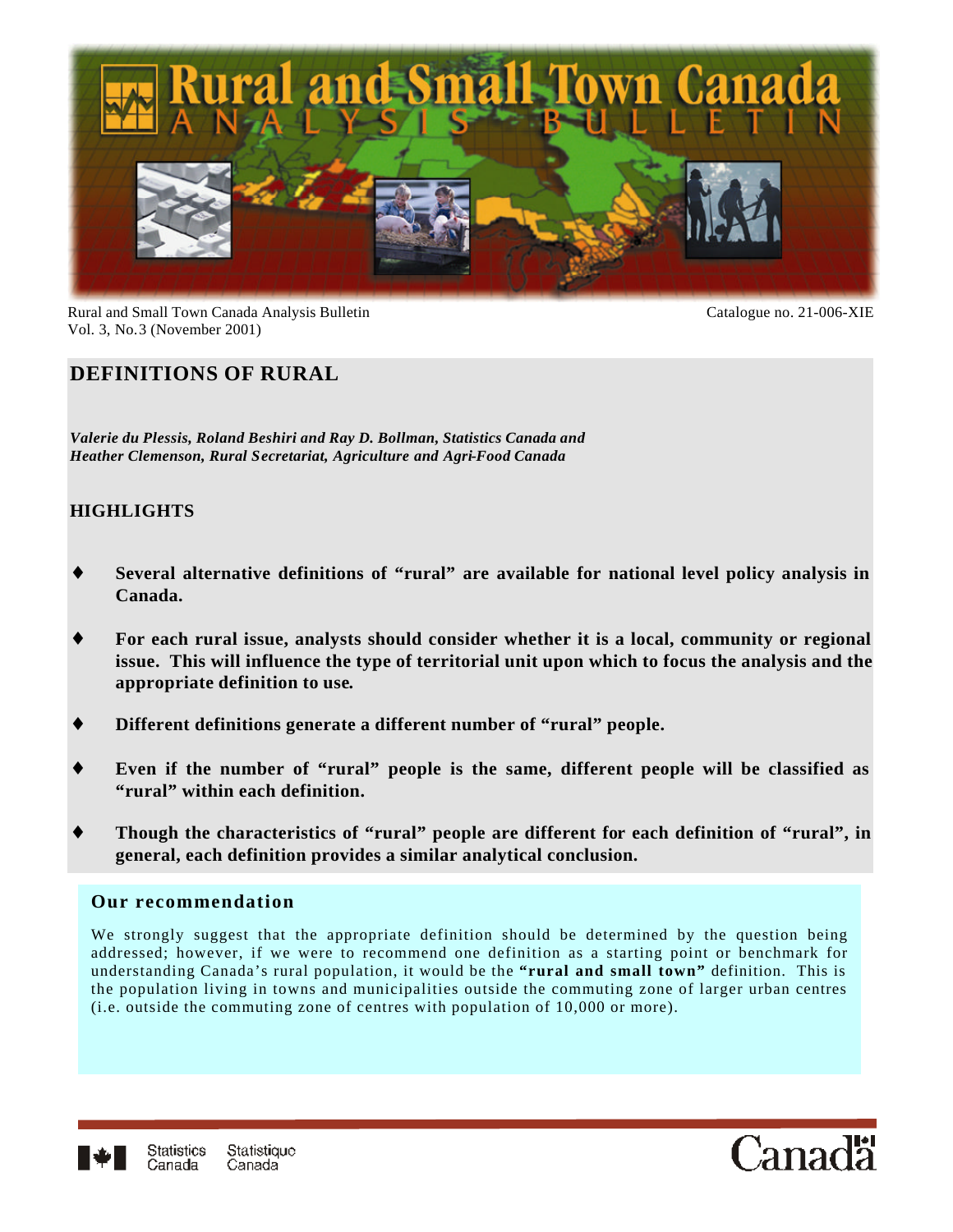#### **Rural and Small Town Canada Analysis Bulletin**

ISSN 1481-0964

Editor: Ray D. Bollman (ray.bollman@statcan.ca) Tel.: (613) 951-3747 Fax: (613) 951-3868

Published in collaboration with The Rural Secretariat, Agriculture and Agri-Food Canada. The *Rural and Small Town Canada Analysis Bulletin* is an occasional publication of the Agriculture Division of Statistics Canada. It is available without charge at http://www.statcan.ca/cgi-bin/ downpub/freepub.cgi.

Editorial committee: Denis Chartrand, Ross Vani, Norah Hillary, Rick Burroughs, Heather Clemenson, Aurelie Mogan and Lucie Bourque.

Special thanks to: Martin Beaulieu and Josée Bourdeau.

Published by authority of the Minister responsible for Statistics Canada. © Minister of Industry, 2001.

All rights reserved. No part of this publication may be reproduced, stored in a retrieval system or transmitted in any form or by means, electronic, mechanical, photocopying, recording or otherwise without prior written permission from:

Pricing and Licensing Section, Marketing Division, Statistics Canada, Ottawa, Ontario, Canada, K1A 0T6.

#### **Note of appreciation**

Canada owes the success of its statistical system to a long-standing partnership between Statistics Canada, the citizens of Canada, its businesses, governments and other institutions. Accurate and timely statistical information could not be produced without their continued cooperation and goodwill.

## **1. Introduction**

Rural policy analysts often start with the question*, "What is the size of the rural population?"* We suggest that an appropriate response is*, "The answer depends upon the issue you are addressing. Why are you asking?"*

An answer to this second question is important because several alternative definitions of "rural" are available for national and provincial level analysis in Canada. The challenge is to decide which one to use. The choice of rural definition matters because:

- different definitions generate a different number of "rural" people;
- even if the number of "rural" people is the same, different people will be classified as "rural" within each definition; and

• the characteristics of "rural" people are different for each definition of "rural."

Almost every social, economic and environmental policy issue has a rural dimension.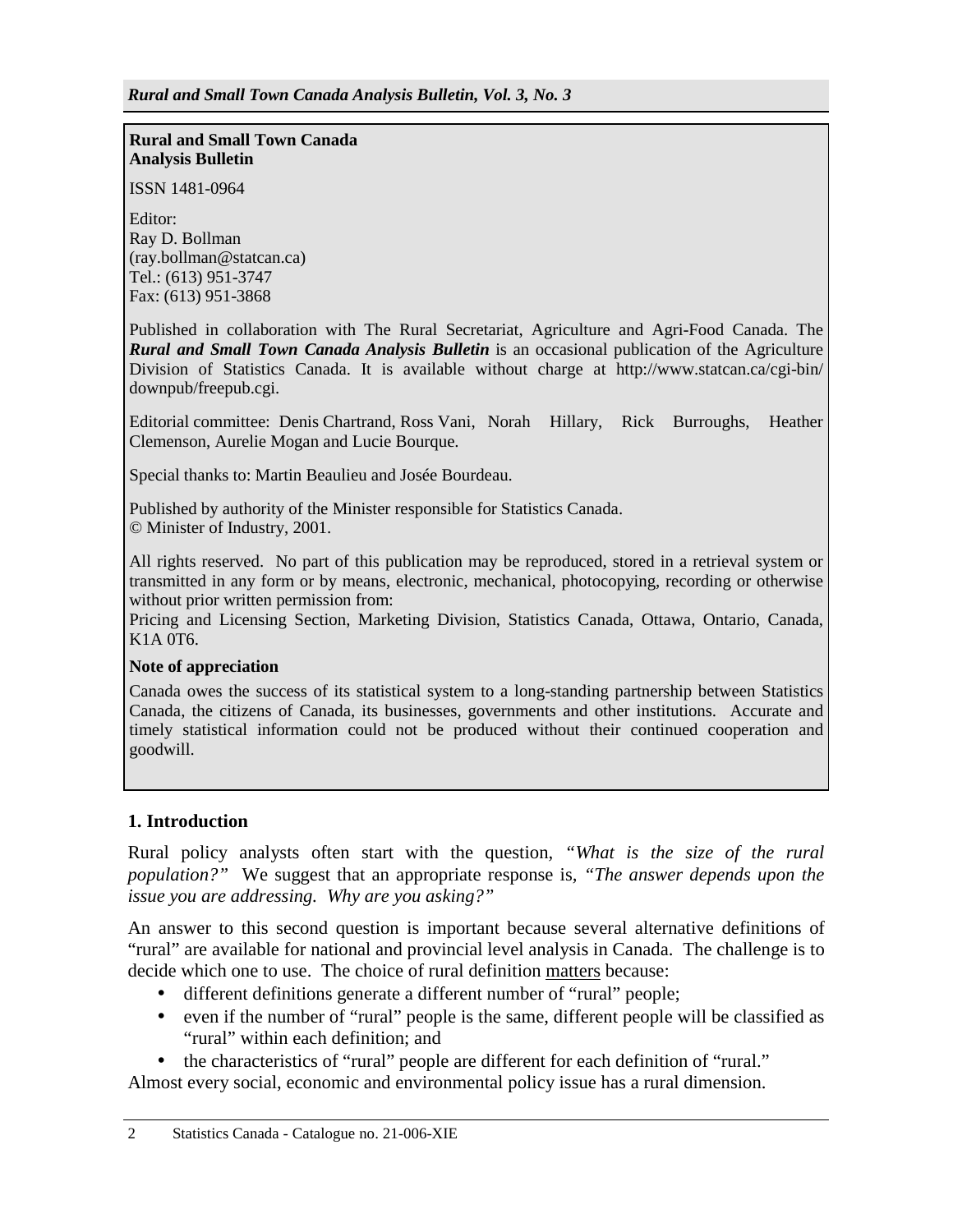The purpose of this bulletin is:

- to review various responses to *"Why are you asking about rural populations?"*
- to summarize and compare alternative definitions that have been used to delineate the "rural" population within the databases at Statistics Canada; and
- to offer alternative definitions of "rural" that would be appropriate to each reason for asking about the rural population.

## **2. Why are you asking? – alternative rural issues suggest different demands by analysts for "rural" data**

Some issues are more appropriately addressed within a small, localized territorial unit – and the national picture should be obtained by adding together these small, localized territorial units. Other issues are more appropriately addressed within a larger (regional) territorial unit – and the national picture should be obtained by adding together these larger territorial units.

Analysts are encouraged to determine if their issue has a local, community or regional focus before searching for the number of rural individuals.

#### • **Policy issues with a neighbourhood or community focus**

Examples of issues with a local focus might include the availability of day care services, the quality of schools, the availability of fire protection services or the quality of the groundwater<sup>1</sup>. For these issues, we suggest that analysts consider "neighbourhood-level" or "community-level" geographical units as the territorial unit of analysis. National and provincial overviews should add these territorial units together.

## • **Policy issues with a regional focus**

Today, most labour market issues are considered at a "functional" or regional level because the labour force is relatively mobile within a commuter shed<sup>2</sup>. This includes questions of economic diversification, labour force training and skills upgrading and promoting business starts.

Other issues require a relatively high population concentration in order to achieve economies of scale to provide the service – heart surgery or professional sports teams are two examples.

 $1$  In each of our examples, other geographical scales may also be appropriate. For example, sometimes the quality of groundwater is a very localised issue but in other cases, the whole aquifer or the whole river system may be the appropriate scale of analysis.<br> $\frac{2}{3}$  A commuter shed is the area from which a work

<sup>2</sup> A commuter shed is the area from which a workforce commutes to a (central) workplace.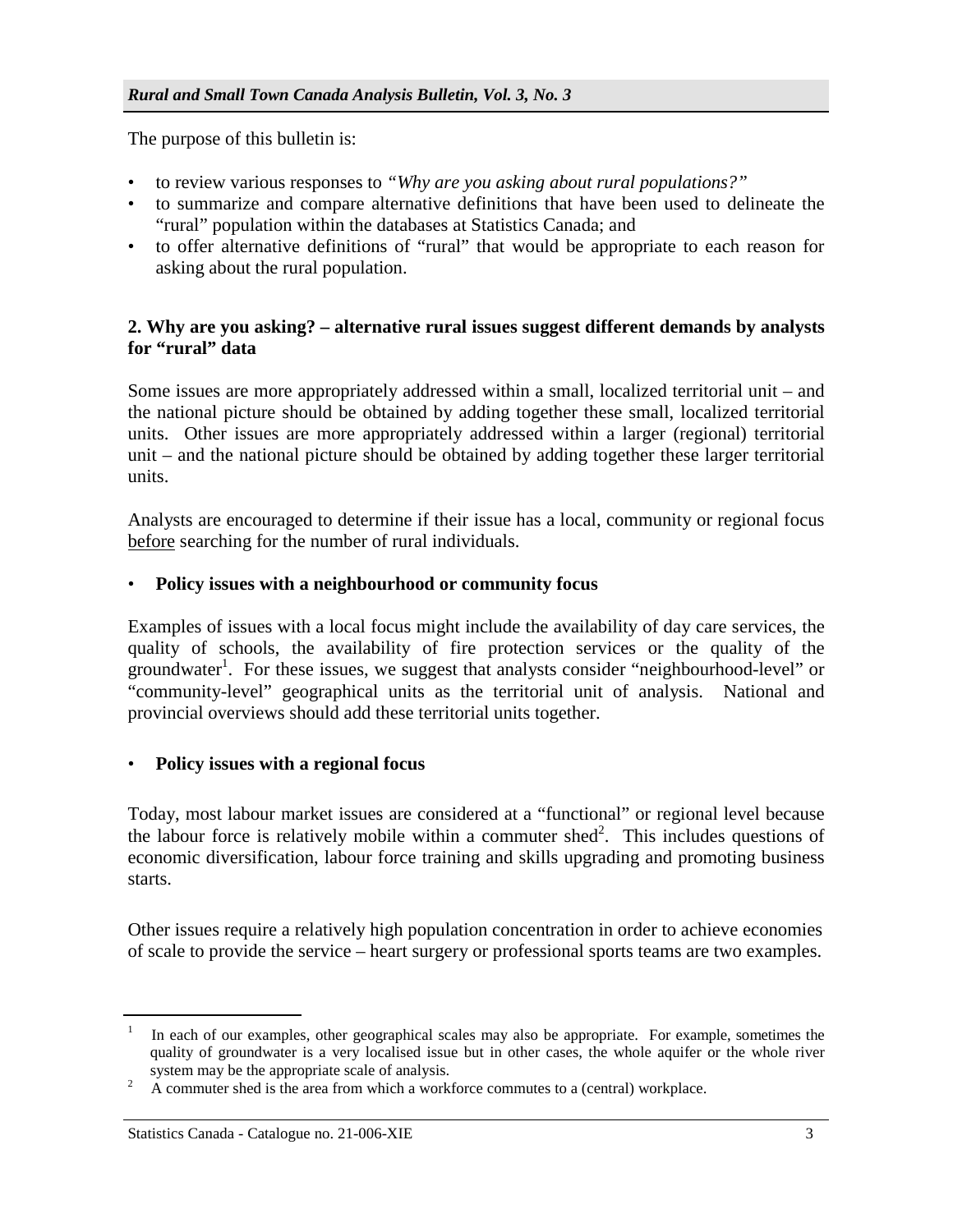For these issues, we suggest that analysts consider larger geographical units such as counties or functional labour markets or sub-provincial health regions. National and provincial analyses should add these territorial units together to present an overview.

#### **3. Alternative Definitions of Rural**

Much has been written on the concept of "rural." The treatises of alternative views are numerous and varied. One longstanding debate is whether "rural" is a *geographical concept*, a location with boundaries on a map, or whether it is a *social representation*, a community of interest, a culture and way of life<sup>3</sup>.

**This paper focuses on geographical classifications of "rural."** Within geographic spheres, there are also numerous debates concerning the meaning of "rural"<sup>4</sup>. Is "rural" a function of "population density," "population size," "distance from an urban area" or "distance to an essential service"? To what extent is the "regional context" *(labour market dynamics or settlement patterns)* a determining factor when "rural" boundaries are drawn?

In this section, we first describe the geographic "building blocks" and then compare the distinguishing features of six alternative definitions of "rural."

## **3.1 The building blocks for classifying a geographic space as rural<sup>5</sup>**

All but one of the definitions summarised below are constructed using building blocks or territorial units from the hierarchy of Census geography. Each territorial unit may be considered a "building block" for classifying geographic space. Since we are focussing on geographical classifications of "rural", individuals are classified as "rural" if they live in a territorial unit that is classified as rural.

The smallest of these building blocks is the group of households that is enumerated by one census enumerator – an "enumeration area" (EA) (See Box A). EAs may be grouped into census sub-divisions (CSDs) which are incorporated towns and municipalities. CSDs may be grouped into census consolidated subdivisions (CCSs) to provide a broader context for a town or municipality. One important larger building block is the census division (CD) which is, for example, a county in eastern Canada.

As the building blocks become larger, the geographical scale expands from "neighbourhood" to "community" to "region".

<sup>3</sup> See, for example, Halfacree (1993) and Shucksmith (1994) for a summary of this debate and a presentation of the arguments in support of "rural" as a social representation.<br><sup>4</sup> See for example Fuller Cook and Fitzgimore (1002).

See, for example, Fuller, Cook and Fitzsimons (1992).

<sup>5</sup> In this paper, our focus is the designation of geographic space as "rural". The same building blocks may be used for other designations of geographic space – such as tourism-destination communities or environmentally-sensitive areas or manufacturing-dependent regions, etc.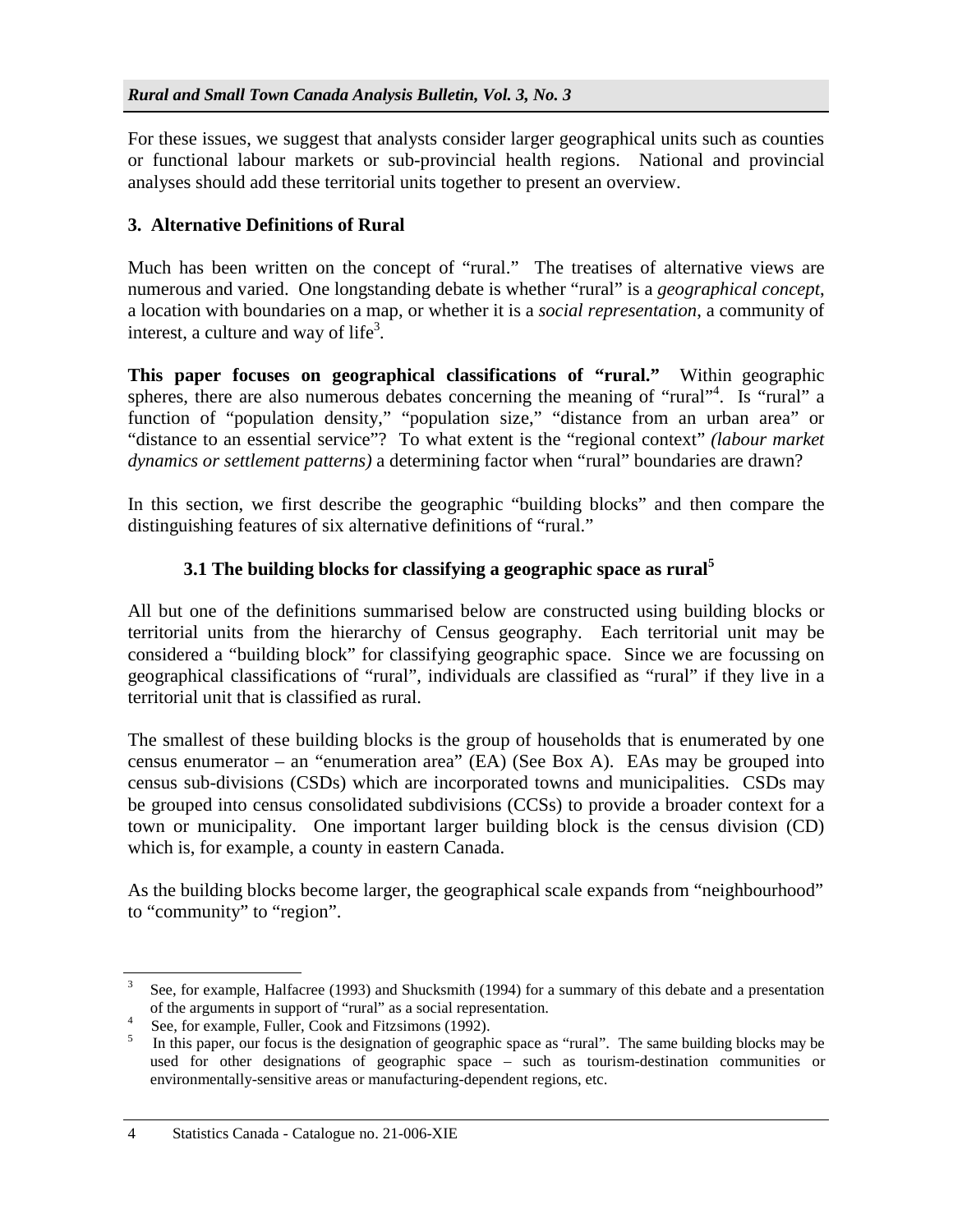# **Box A: The geographic building blocks that are available for classifying geographic space as "rural"**

- **Enumeration area:** An enumeration area (EA) is the geographic area that is enumerated by one census enumerator. The number of dwellings in an EA ranges from 440 in large urban areas to 125 in other areas. All other geographic categories are built from groupings of EAs. In the 1996 Census of Population, there were 49,362 EAs.
- **Census subdivision:** A census subdivision (CSD) includes municipalities (i.e. incorporated towns, rural municipalities, cities, etc. determined by provincial legislation) or their equivalent such as Indian reserves, Indian settlements and unorganised territories. In the 1996 Census of Population, there were 5,984 census subdivisions.

**Census consolidated subdivision:** A census consolidated subdivision (CCS) is a grouping of census subdivisions. The general case is where a small town (i.e. a CSD) is surrounded by a rural municipality (i.e. another CSD) and the two CSDs are grouped to form a CCS. In the 1996 Census of Population, there were 2,607 CCSs.

**Census division:** A census division refers to areas established by provincial law, which are intermediate geographic areas between the municipality (i.e. a CSD) and the province. Census divisions represent counties, regional districts, regional municipalities and other types of provincially legislated areas. In Newfoundland, Manitoba, Saskatchewan and Alberta, provincial law does not provide for these administrative geographic areas. In these provinces, census divisions have been created by Statistics Canada in co-operation with these provinces to facilitate the dissemination of statistical data. In the Yukon Territory, the census division is equivalent to the entire territory. In the 1996 Census of Population, there were 288 census divisions.

*Source*: Statistics Canada (1999a).

# **3.2 Six ways of defining "rural" for national level analysis in Canada**

For national level analysis in Canada, at least six alternative definitions of "rural" are available (see Box B):

• **Census rural** refers to individuals living in the countryside outside centres of 1,000 or more population;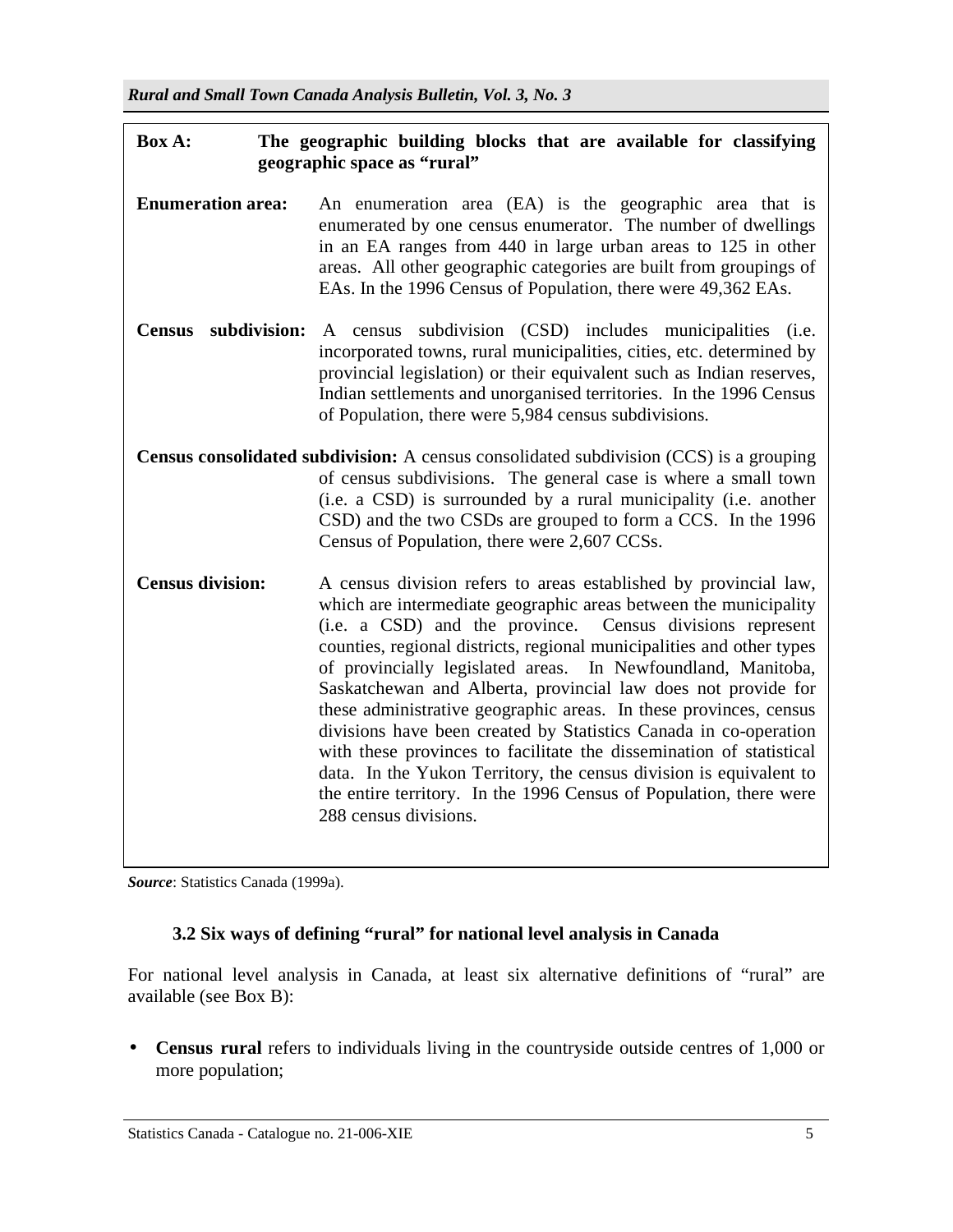- **Rural and small town** refers to individuals in towns or municipalities outside the commuting zone of larger urban centres (with 10,000 or more population). These individuals may be disaggregated into zones according to the degree of influence of a larger urban centre (called census metropolitan area and census agglomeration influenced zones (MIZ));
- **OECD (Organization of Economic Co-operation and Development) rural communities** refers to individuals in communities with less than 150 persons per square kilometre. This includes the individuals living in the countryside, towns and small cities (inside and outside the commuting zone of larger urban centres);
- **OECD predominantly rural regions** refers to individuals living in census divisions with more than 50 percent of the population living in OECD rural communities. This includes all census divisions without a major city;
- **Beale non-metropolitan regions** refers to individuals living outside metropolitan regions with urban centres of 50,000 or more population;
- **Rural postal codes** refers to individuals with a "0" as the second character in their postal code. These individuals live in areas where there are no letter carriers (i.e. residents go to a post office or corner postal box to pick-up their mail) $<sup>6</sup>$ .</sup>

Each of these definitions emphasises different geographic criteria such as population size, population density, labour market context or settlement context (see Box B). In the case of the "rural and small town" definition and the disaggregation into metropolitan influenced zones, function is one criteria (in the sense of the way space is used – the degree of social and economic integration with a larger urban centre). The "rural" postal code definition stands alone – being based solely on Canada Post delivery mode.

A map for each definition is presented in du Plessis *et al.* (forthcoming).

<sup>6</sup> Our discussion relates specifically to the situation existing at the time of the enumeration of the 1996 Census of Population. Since that time, Canada Post has changed all the rural postal codes in New Brunswick and most of the rural postal codes in Quebec. Thus, using the second character of the postal code as an indicator of a "rural" area will not be possible in all provinces in the future. We include the postal code option in this paper because it may remain a useful classification in some provinces. In addition, this classification has been used in recent research and thus our discussion tries to put this research into perspective. Statistics Canada (1999b) maintains a "Postal Code Conversion File" to convert postal code geography to the standard Statistics Canada geographic hierarchy of census subdivisions, census divisions and provinces.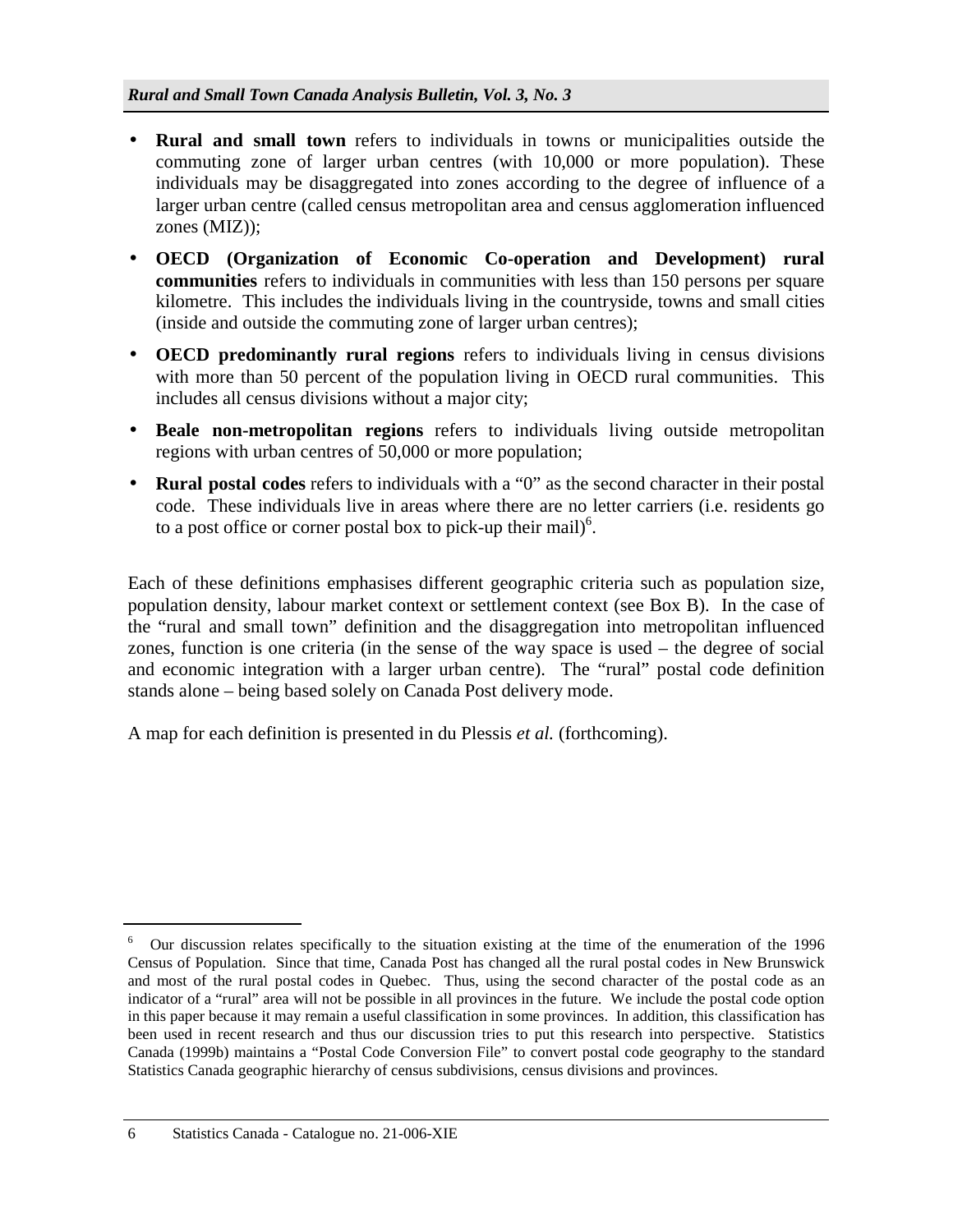| <b>Definition</b>                                                                                         | Main Criteria, Thresholds and Building Blocks                                                                                                                                                                                                                                                                                                                                                                                                       |  |  |  |  |  |
|-----------------------------------------------------------------------------------------------------------|-----------------------------------------------------------------------------------------------------------------------------------------------------------------------------------------------------------------------------------------------------------------------------------------------------------------------------------------------------------------------------------------------------------------------------------------------------|--|--|--|--|--|
| Census "Rural Area"                                                                                       | Population Size: Population living <i>outside</i> places of 1,000 people or more;<br>$\bullet$<br>OR<br>٠<br>Population Density: Population living outside places with densities of 400                                                                                                                                                                                                                                                             |  |  |  |  |  |
|                                                                                                           | or more people per square kilometre.                                                                                                                                                                                                                                                                                                                                                                                                                |  |  |  |  |  |
| "Rural and Small Town" (RST)                                                                              | <b>Building Blocks: EAs</b><br>٠                                                                                                                                                                                                                                                                                                                                                                                                                    |  |  |  |  |  |
|                                                                                                           | $\bullet$<br>Labour Market Context: Population living outside the main commuting<br>zone of larger urban centres (of 10,000 or more).                                                                                                                                                                                                                                                                                                               |  |  |  |  |  |
|                                                                                                           | [Specifically, RST refers to the non-CMA/CA population, where a CMA is a<br>census metropolitan area and a CA is a census agglomeration. A CMA has an<br>urban core population of 100,000 and over (and a CA has an urban core<br>population of 10,000 to 99,999) and CMAs and CAs include all neighbouring<br>municipalities where 50 percent or more of the workforce commutes to the urban<br>core (see Statistics Canada (1999a) for details)]. |  |  |  |  |  |
| <b>Census Metropolitan Area and Census</b><br><b>Agglomeration</b><br><b>Influenced</b><br>Zones<br>(MIZ) | Labour Market Context: MIZ disaggregates the RST population into four<br>٠<br>sub-groups based on the size of commuting flows to any larger urban centre<br>(of $10,000$ or more)                                                                                                                                                                                                                                                                   |  |  |  |  |  |
|                                                                                                           | <b>Building Blocks: CSDs (for RST and MIZ)</b><br>٠                                                                                                                                                                                                                                                                                                                                                                                                 |  |  |  |  |  |
| <b>OECD</b> "Rural Communities"                                                                           | ٠<br>Population Density: Population in communities with densities less than 150<br>people per square kilometre.                                                                                                                                                                                                                                                                                                                                     |  |  |  |  |  |
|                                                                                                           | ٠<br><b>Building Blocks: CCSs</b>                                                                                                                                                                                                                                                                                                                                                                                                                   |  |  |  |  |  |
| <b>OECD</b> 'Predominantly Rural<br>Regions"                                                              | ٠<br>Settlement Context: Population in regions where more than 50 percent of<br>the people live in an OECD "rural community."                                                                                                                                                                                                                                                                                                                       |  |  |  |  |  |
|                                                                                                           | ٠<br><b>Building Blocks: CDs</b>                                                                                                                                                                                                                                                                                                                                                                                                                    |  |  |  |  |  |
| "Non-Metropolitan Regions"<br>(Beale Code Approach)                                                       | Settlement Context: Population living outside of regions with major urban<br>٠<br>settlements of 50,000 or more people. Non-metropolitan regions are<br>subdivided into three groups based on settlement type and a fourth based on<br>location in the North. The groups based on settlement type are further<br>divided into "metropolitan adjacent" and "not adjacent" categories.                                                                |  |  |  |  |  |
|                                                                                                           | Population Size: Non-metropolitan regions include urban settlements with<br>٠<br>populations of less than 50,000 people and regions with no urban<br>settlements (where "urban settlements" are defined as places with<br>populations of 2,500 or more)                                                                                                                                                                                             |  |  |  |  |  |
|                                                                                                           | <b>Building Blocks: CDs</b>                                                                                                                                                                                                                                                                                                                                                                                                                         |  |  |  |  |  |
| "Rural" Postal Codes                                                                                      | $\bullet$<br>Rural Route Delivery Area: Areas serviced by rural route delivery from a<br>post office or postal station. "O" in second position of a postal code denotes<br>a "rural" postal code (also referred to as "rural" forward sortation area<br>("rural" FSA)). In 1996, there were 1,467 FSAs in Canada of which 192<br>were rural FSAs.<br>٠                                                                                              |  |  |  |  |  |
|                                                                                                           | <b>Building Blocks: Canada Post Geography.</b>                                                                                                                                                                                                                                                                                                                                                                                                      |  |  |  |  |  |

# **Box B: Alternative Definitions of Rural**

*Sources*: Ehrensaft, Philip (1990); Ehrensaft, Philip and Jennifer Beeman (1992); McNiven, Chuck, Henry Puderer and Darryl Janes (2000); Mendelson, Robert and Bollman, Ray D. (1998); OECD (1994); Statistics Canada (1999a); and Statistics Canada (1999b).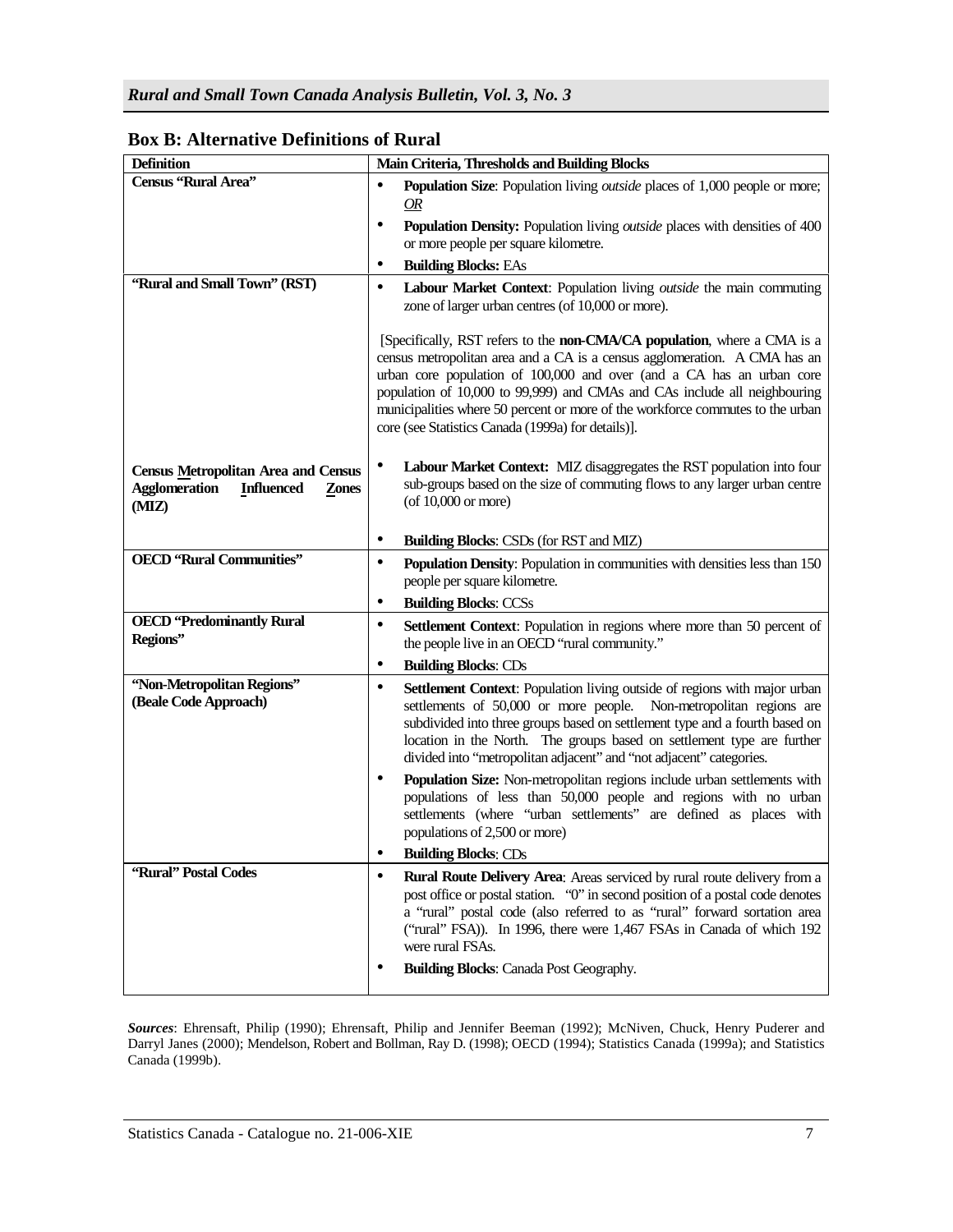The level at which geographic space is classified as "rural" has implications for the application of each definition.

- *Census "Rural Areas"* are built from **EAs** (enumeration areas), which makes this definition particularly useful for considering very localised issues.
- *"Rural and Small Town"* (RST) and *MIZ* are built from **CSDs** (towns and municipalities). With these building blocks, they are useful for considering communitylevel issues, such as school location and municipal services.

 RST (and MIZ) also provide an aggregation of individuals in a similar type of labour market in the sense that all RST residents live in the countryside or in small towns outside the commuting zone of larger urban centres.

- *OECD "Rural Communities"* are built from **CCSs** (groups of municipalities), which makes them relevant for issues that require broader definitions of community.
- *OECD "Predominantly Rural Regions" and Beale "Non-Metropolitan Regions"* are applied at the level of the **CD** (region). They are likely to be most useful for understanding regional level issues, such as economic development and labour market  $issues<sup>7</sup>$ .
- The *"Rural" Postal Code* definition is useful for analysing databases with postal code designations where comparisons need to be made to other information that has been tabulated by postal codes.

# **3.3 Other options**

# **Assigning "degrees of rurality"**

Rather than using one of the existing definitions, another option is to assign one (or more) "degrees of rurality" to each territorial unit. Analysts may make an assignment that is specific to a policy debate or a sub-national development issue.

# **Cross-classifying two definitions**<sup>8</sup>

Du Plessis *et al.* (forthcoming) show that by cross-tabulating any two rural definitions, analysts can focus on a certain subgroup of a rural definition and the characteristics of

<sup>7</sup> If analysts prefer a metro versus non-metro disaggregation, one option would be to classify Census Metropolitan Areas (CMAs) as "metro" and to classify non-CMA areas as "non-metro". CMAs are centres with an urban core over 100,000 persons population plus all the neighbouring municipalities where 50 percent or more of the workforce commutes to the urban core (for details of the delineation, see Statistics Canada (1999a)). CMAs use CSDs as building blocks.

<sup>8</sup> See Mendelson (2001) for a discussion of the advantages of cross-classifying geographies in socioeconomic analysis, including examples of the cross-classification of census "rural areas" and MIZ.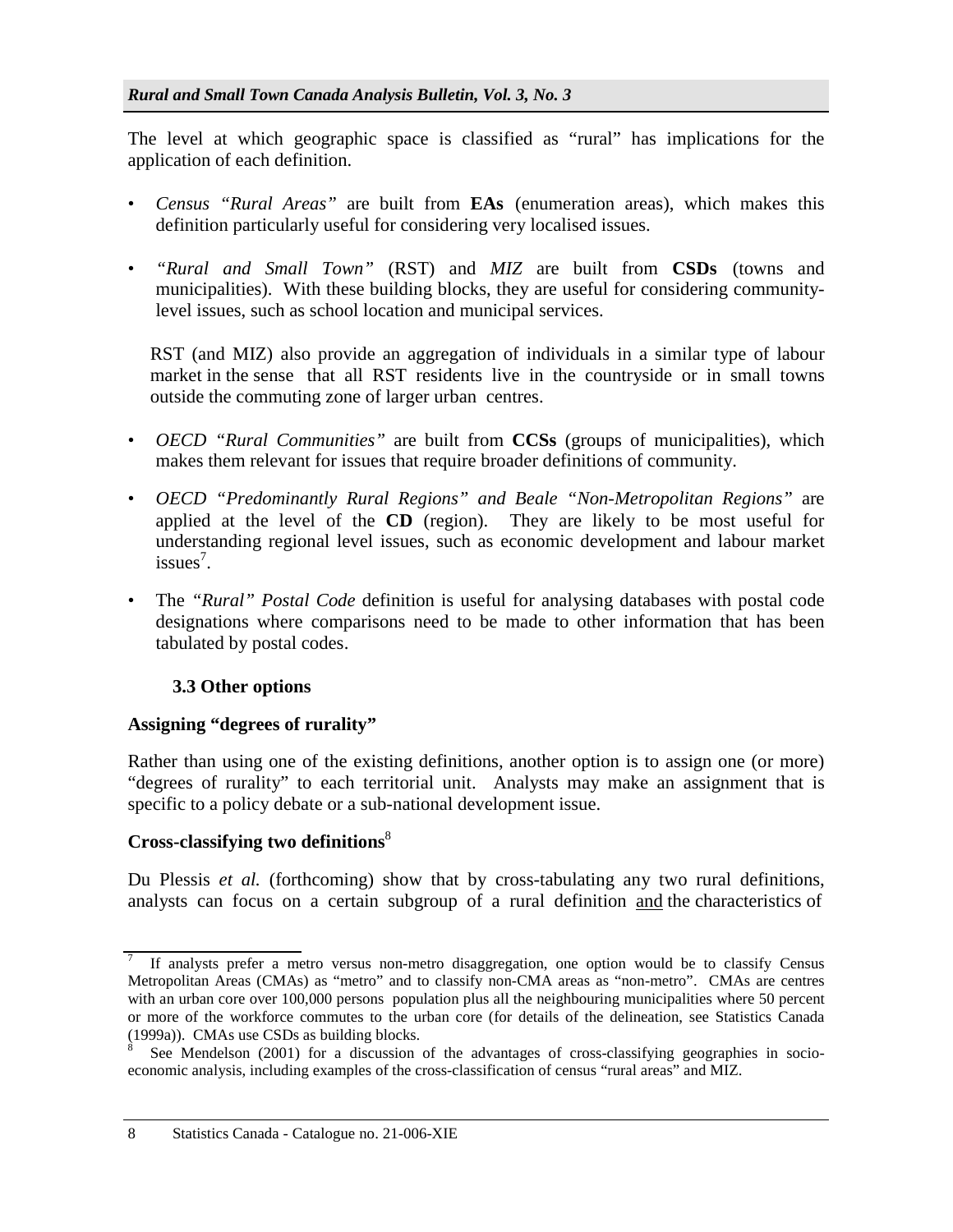individuals in each sub-group. For example, when we cross-classify census rural by RST, we obtain 3 distinct groups of rural individuals:

- Individuals living in the countryside outside the commuting zone of larger urban centres (LUC) (i.e. census rural and RST);
- Individuals living in small towns (1,000 to 9,999) outside the commuting zone of larger urban centres (i.e. census urban and RST); and
- Individuals living in the countryside within the commuting zone of larger urban centres (i.e. census rural and LUC).
- **4. Definition matters**

Here we ask the question, *"Does definition matter?"* How do these differences impact the results of "rural" research? What are the implications for "rural" policy analysis?

**Definition matters** for three reasons:

**1. The size of Canada's "rural" population differs** according to the rural definition that is chosen. Depending upon the definition chosen, Canada's rural population may vary between 22 percent and 38 percent of Canada's total population (Figure 1). Among the provinces and the territories, the share of the population that is rural ranges from 15 percent (RST in Ontario, Beale non metropolitan in Ontario, and rural postal codes in British Columbia) to 100 percent (various definitions in Yukon, the Northwest Territories and in Nunavut) (Appendix Table A1).



**Canada's rural population varies**

# *Figure 1*

**Percent distribution of total population, 1996**

*Source*: Statistics Canada. Census of Population, 1996. See text for explanation of each definition of rural.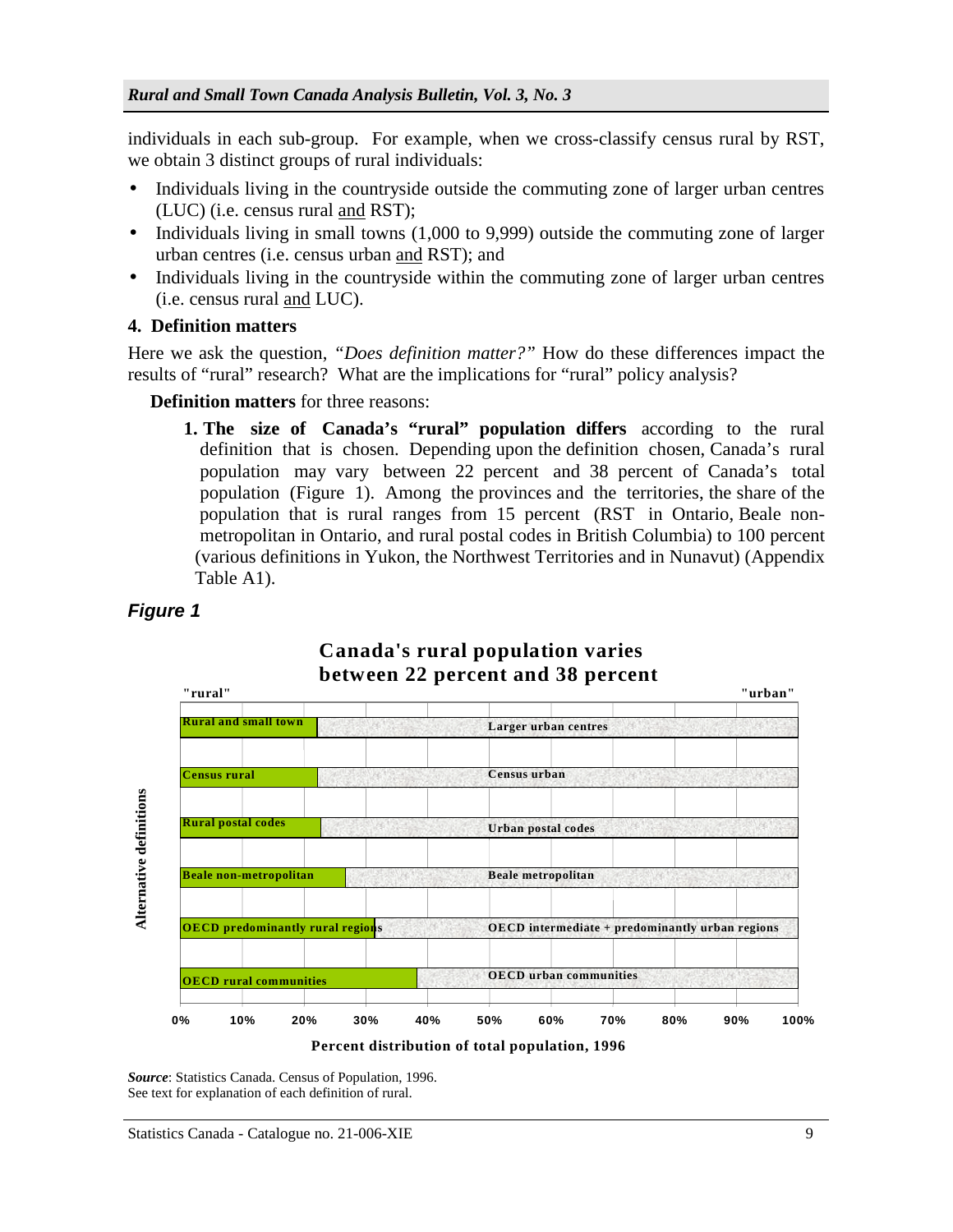**2. Different people are classified "rural"** with different definitions of rural. For example, 22 percent of Canada's population (about 6 million persons) are classified as "census rural" and 22 percent are classified as "rural and small town" (Figure 1). However, only 4 million persons (68 percent) are included in both definitions. In Table 1, in the "census rural" row, we see that 68 percent of "census rural" are also "rural and small town" and in the "rural and small town" row, we see that 68 percent are also "census rural". In some cases, only about one-half of the rural population in one definition is "rural" in another definition. For example, for (the row of) predominantly rural regions, we see that only 51 percent of the predominantly rural population lives in "census rural" areas (i.e. outside centres of 1,000 or more) and thus 49 percent live in centres of 1,000 or more.

| Table 1. Degree of overlap of alternative definitions of rural, Canada, 1996.                                      |        |           |             |               |                  |        |  |
|--------------------------------------------------------------------------------------------------------------------|--------|-----------|-------------|---------------|------------------|--------|--|
|                                                                                                                    |        | Rural and | <b>OECD</b> | <b>OECD</b>   | Non-metropolitan | Rural  |  |
|                                                                                                                    | Census | small     | rural       | predominantly | regions          | postal |  |
|                                                                                                                    | rural  | town      | communities | rural regions | (Beale)          | codes  |  |
| Reading across:                                                                                                    |        |           |             |               |                  |        |  |
| for all individuals with this "row" definition of "rural", what percent also has the column definition of "rural"? |        |           |             |               |                  |        |  |
|                                                                                                                    |        |           |             |               |                  |        |  |
| Census rural                                                                                                       | 100    | 68        | 92          | 72            | 64               | 74     |  |
| Rural and small town                                                                                               | 68     | 100       | 99.6        | 86            | 80               | 80     |  |
| OECD rural communities                                                                                             | 54     | 58        | 100         | 78            | 65               | n/a    |  |
| OECD predominantly rural regions                                                                                   | 51     | 60        | 95          | 100           | 79               | n/a    |  |
| Non-metropolitan regions (Beale)                                                                                   | 53     | 66        | 92          | 92            | 100              | n/a    |  |
| Rural postal codes                                                                                                 | 72     | 78        | n/a         | n/a           | n/a              | 100    |  |
| <b>Source:</b> Statistics Canada. Census of Population. 1996.                                                      |        |           |             |               |                  |        |  |

 **3. The characteristics of individuals are different** for each classification of rural. In general, however, each definition of rural provides a similar conclusion (e.g. rural people have lower employment rates and lower incomes than the Canadian average but the level of each characteristic differs for each definition of rural (Appendix Table A2)).

# **5. Some recommendations**

We have compared several alternative definitions of "rural" and illustrated that each definition is different. The challenge for the policy analyst is to determine which definition to use. To figure this out, the first step is to return to the question, *"Why are you asking about "rural"?* and to decide the size of territorial unit that has the "best fit" with the issue at hand.

## • **Rural policy issues with a neighbourhood or community focus**

For these issues, we suggest that analysts consider small geographical units as the territorial units of analysis. For example, groupings of EAs may be appropriate and thus, at the national level, the "census rural" designation (see Box A) may be appropriate.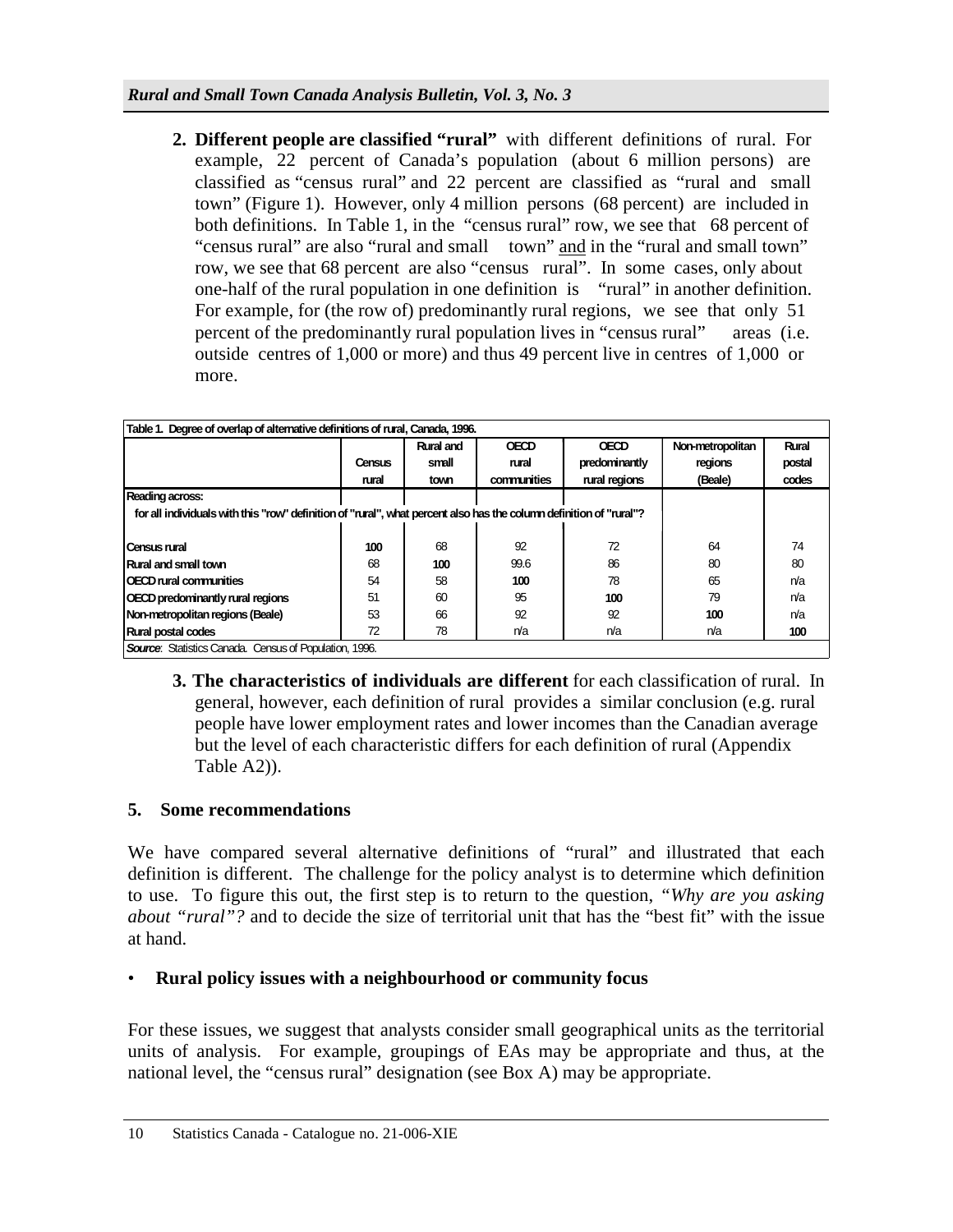Alternatively, towns or municipalities may be appropriate and, at the national level, groupings of CSDs would be appropriate. Thus, the "rural and small town" definition and the OECD "rural community" definitions would be appropriate aggregations.

# • **Rural policy issues with a regional focus**

For these issues, we suggest that analysts consider larger geographical units:

- One option is using counties (i.e. CDs) as the building block and thus groupings of similar CDs would provide national level information for individuals in similar types of labour markets. Thus, the OECD "predominantly rural regions" or the Beale "nonmetropolitan" regions may be appropriate for rural policy analysis.
- Another option is represented by the "rural and small town" (RST) definition, which refers to all individuals outside the commuting zone of centres of 10,000 or more population. In this sense, all members of the RST population live in a "similar" type of labour market (for details of the delineation, see Statistics Canada (1999a), pp. 183 – 195). Thus, groupings of individuals within RST areas would provide national level information on individuals in a similar type of labour market.

The OECD Territorial Database uses "regions" within each member country as the unit of analysis (OECD, 1994). The OECD is clearly focussed on economic development – thus, "regions" are the appropriate unit of analysis. For analyses of rural economic development, the OECD adds together all "predominantly rural" regions.

## **6. Summary and conclusions**

For each rural issue, analysts should consider whether it is a local, community or a regional issue. This will influence the type of territorial unit upon which to focus the analysis and the appropriate definition to use.

Definition matters. Different definitions generate a different number of "rural" people. Even if the number of "rural" people is the same for two definitions, different people may be classified "rural" with the two definitions. Though the characteristics of "rural" people are different for each definition of "rural," in general, each definition provides a similar analytical conclusion.

Rather than using one of the existing definitions, one option available to an analyst is to assign one (or more) "degrees of rurality" to each territorial unit. This may be specific to a policy debate or a sub-national development issue.

By cross-classifying two definitions of rural, an analyst can focus on a specific sub-sector of the rural population.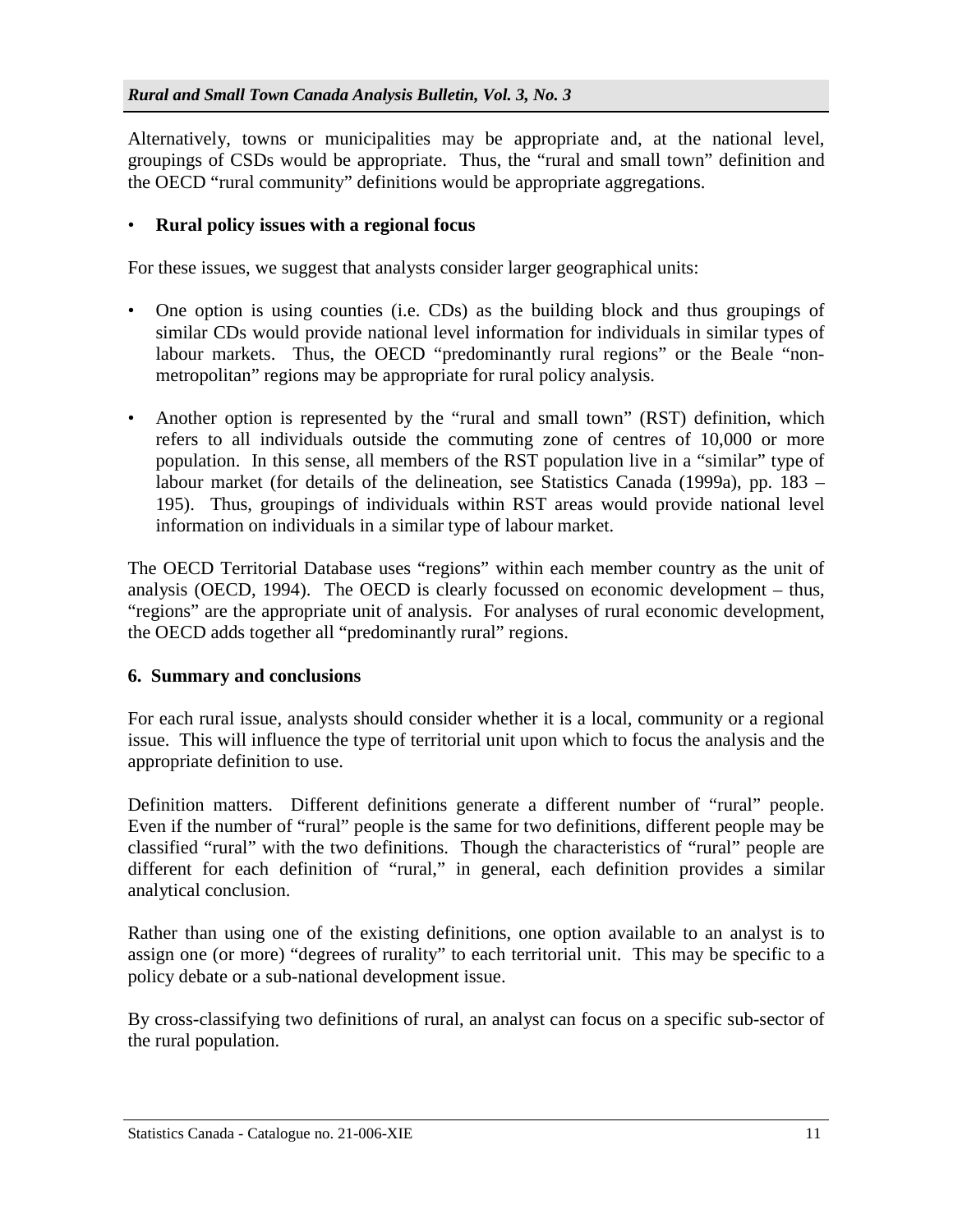## **Our recommendation**

A number of reviewers requested that we recommend a benchmark terminology for research purposes. They argued that if most analysts used one generally accepted or commonly understood benchmark, this would facilitate the comparison of results among research reports. In addition, each analyst would be encouraged to supplement their research with a definition specifically applicable to the issue being addressed.

We strongly suggest that the appropriate definition should be determined by the question being addressed; however, if we were to recommend one definition as a starting point or benchmark for understanding Canada's rural population, it would be the **"rural and small town"** definition. This is the population living in towns and municipalities (CSDs) outside the commuting zone of larger urban centres (i.e. the non-CMA/CA population).

We prefer this definition for three reasons:

- 1) each building block (i.e. each CSD) is relatively small it approximates a "community" and many rural issues are community-level issues;
- 2) each building block is assigned according to a "functional" criteria specifically, the degree of integration with a larger urban centre – that is a suitable proxy for many rural issues such as the access to health care, the access to education facilities, the access to government services, etc. (Government of Canada, 1998). Commuting flows are used as the measure of integration – and commuting flows are highly, although not perfectly, correlated with the other measures of integration (such as shopping patterns or access to major health facilities, etc.); and
- 3) Statistics Canada has proposed a "statistical area classification" (SAC) that disaggregates "rural and small town" according to "metropolitan influenced zones" (see Box B and Appendix Table A3). SAC fine tunes the degree of integration and access of rural populations to larger urban centres.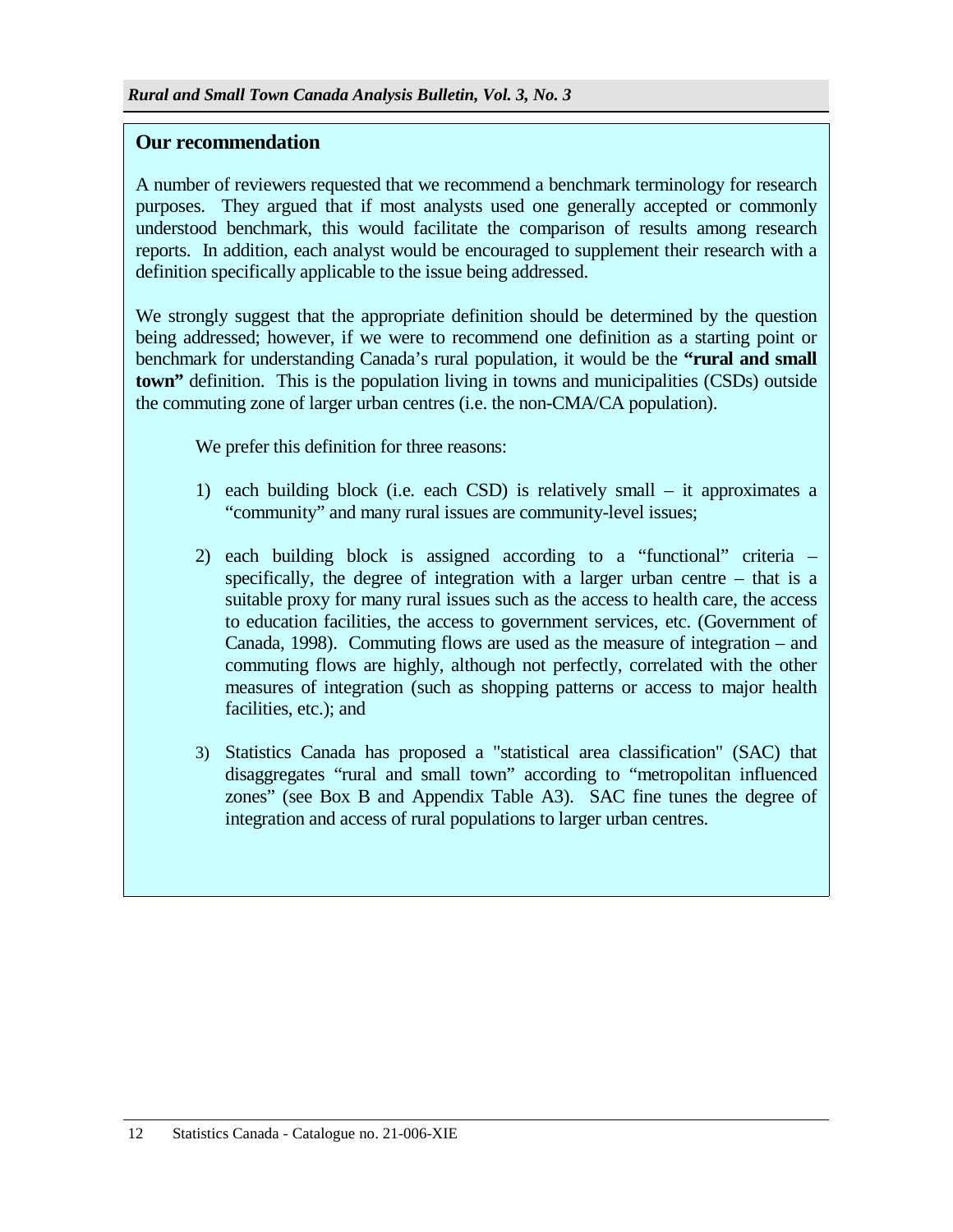#### **References**

- du Plessis, Valerie, Roland Beshiri, Ray D. Bollman and Heather Clemenson. (forthcoming) **Definitions of Rural** (Ottawa: Statistics Canada, Agriculture and Rural Working Paper).
- Ehrensaft, Philip and Jennifer Beeman. (1992) "Distance and Diversity in Nonmetropolitan Economies." Chapter 9 in Ray D. Bollman (ed.). **Rural and Small Town Canada** (Toronto: Thompson Educational Publishing).
- Ehrensaft, Philip. (1990) **Policy Codes for Rural Policy Analysis: A preliminary Report** (Montreal: L'Université du Québec à Montréal).
- Fuller, A.M., Derek Cook and John Fitzsimons. (1992) **Alternative Frameworks for Rural Data** (Ottawa: Statistics Canada, Agriculture and Rural Working Paper #14, Cat. No. 21-6010MPE14200).
- Government of Canada. (1998) **Rural Solutions to Rural Questions: Final Report of the National Rural Conference, October 2-4, 1998** (Ottawa: Government of Canada).
- Halfacree, K.H. (1993) "Locality and Social Representation: Space, Discourse and Alternative Definitions of Rural." **Journal of Rural Studies,** Vol.9, No.1, pp.23-37.
- McNiven, Chuck, Henry Puderer and Darryl Janes. (2000) **Census Metropolitan Area and Census Agglomeration Influenced Zones (MIZ): A Description of the Methodology** (Ottawa: Statistics Canada, Geography Working Paper Series No. 2000-2, Cat. No. 92F0138MIE).
- McNiven, Chuck and Henry Puderer. (2000) **Delineation of Canada's North: An Examination of the North--South Relationship in Canada** (Ottawa: Statistics Canada, Geography Working Paper Series No. 2000-3, Cat. No. 92F0138MIE).
- Mendelson, Robert. (2001) **Geographic Structures as Census Variables: Using Geography to Analyse Social and Economic Processes** (Ottawa: Statistics Canada, Geography Working Paper Series No. 2001-1, Cat. No. 92F0138MIE).
- Mendelson, Robert and Bollman, Ray D. (1998) "Rural and Small Town Population is Growing in the 1990s." **Rural and Small Town Canada Analysis Bulletin** Vol. 1, No. 1 (Ottawa: Statistics Canada, Cat. No. 21- 006-XIE).
- OECD. (1994) **Creating Rural Indicators for Shaping Territorial Policies** (Paris: OECD, 1994).
- Rambeau, Sheila and Kathleen Todd. (2000) **Census Metropolitan Area and Census Agglomeration Influenced Zones (MIZ) with census data** (Ottawa: Statistics Canada, Geography Working Paper Series No. 2000-1, Cat. No. 92F0138MIE).
- Shucksmith, Mark. (1994) "Conceptualising Post-Industrial Rurality." In John M. Bryden (ed.). **Towards Sustainable Rural Communities: The Guelph Seminar Series**. (Guelph: University of Guelph), pp.125-132.
- Statistics Canada. (1999a) **1996 Census Dictionary** (Ottawa: Statistics Canada, Cat. No. 92-351).
- Statistics Canada. (1999b) **Postal Code Conversion File June 2000 Postal Codes Reference Guide** (Ottawa: Statistics Canada).
- Weiss, Carolyn, Michael Ratcliffe and Nancy Torrieri. (1993) **A Comparison of Census Geographic Areas of Canada and the United States** (Ottawa: Statistics Canada, Geography Working Papers Series No. 1993-1, Cat. No. 92F0138MIE).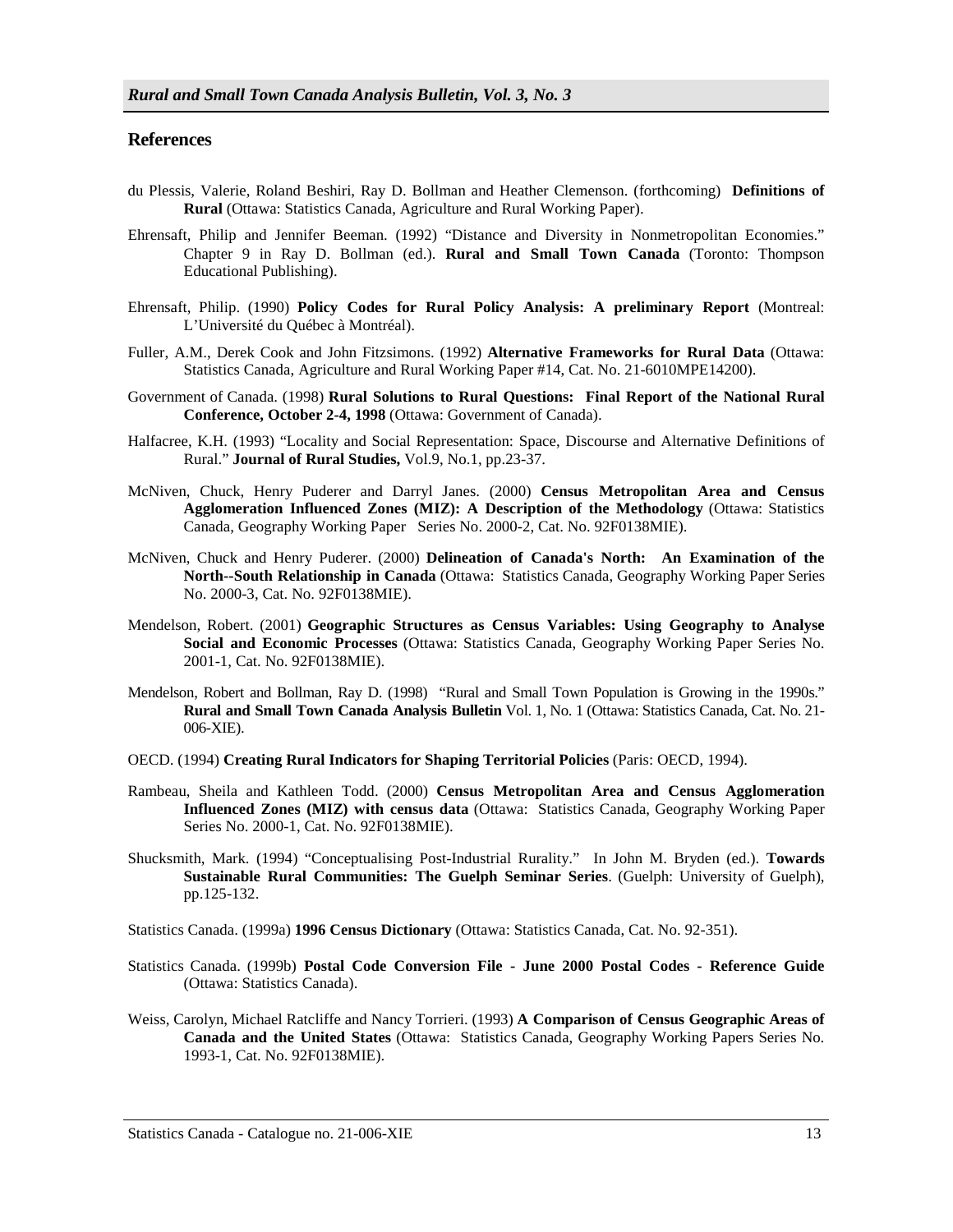|                                       | Total                                                                                | Private household population under alternative definitions of rural |                                                |             |                                                                                                              |            |              |  |  |
|---------------------------------------|--------------------------------------------------------------------------------------|---------------------------------------------------------------------|------------------------------------------------|-------------|--------------------------------------------------------------------------------------------------------------|------------|--------------|--|--|
|                                       | private                                                                              |                                                                     | <b>OECD</b><br><b>OECD</b><br><b>Rural and</b> |             | Non-metropolitan                                                                                             | Rural      |              |  |  |
|                                       | household                                                                            | <b>Census</b>                                                       | small                                          | rural       | predominantly                                                                                                | regions    | postal       |  |  |
|                                       | population                                                                           | rural                                                               | town                                           | communities | rural regions                                                                                                | (Beale)    | codes        |  |  |
|                                       | ***** number of individuals *****                                                    |                                                                     |                                                |             |                                                                                                              |            |              |  |  |
|                                       |                                                                                      |                                                                     |                                                |             |                                                                                                              |            |              |  |  |
| Newfoundland                          | 545,825                                                                              | 236,215                                                             | 304,245                                        | 374,400     | 297,845                                                                                                      | 297,845    | 317,550      |  |  |
| <b>Prince Edward Island</b>           | 131,800                                                                              | 74,200                                                              | 60,425                                         | 82,990      | 131,800                                                                                                      | 63,210     | 72,060       |  |  |
| <b>Nova Scotia</b>                    | 896,595                                                                              | 408,155                                                             | 346,540                                        | 667,650     | 558,295                                                                                                      | 442,030    | 378,250      |  |  |
| New Brunswick                         | 727,365                                                                              | 374,400                                                             | 353,120                                        | 584,670     | 564,775                                                                                                      | 331,210    | 342,670      |  |  |
| Québec                                | 7,008,125                                                                            | 1,524,555                                                           | 1,565,335                                      | 2,141,935   | 1,702,245                                                                                                    | 2,123,770  | 1,671,765    |  |  |
| Ontario                               | 10,605,055                                                                           | 1,777,580                                                           | 1,573,650                                      | 3,064,270   | 2,117,165                                                                                                    | 1,566,295  | 1,753,305    |  |  |
| Manitoba                              | 1,087,145                                                                            | 303,615                                                             | 358,845                                        | 479,295     | 477,720                                                                                                      | 477,720    | 320,320      |  |  |
| Saskatchewan                          | 970,175                                                                              | 354,555                                                             | 418,055                                        | 601,435     | 524,280                                                                                                      | 524,275    | 428,755      |  |  |
| Alberta                               | 2,647,110                                                                            | 535,410                                                             | 669,340                                        | 1,278,675   | 887,935                                                                                                      | 576,500    | 568,835      |  |  |
| <b>British Columbia</b>               | 3,677,890                                                                            | 661,310                                                             | 569,825                                        | 1,476,520   | 1,555,760                                                                                                    | 1,085,505  | 536,175      |  |  |
| Yukon                                 | 30,000                                                                               | 11,835                                                              | 8,485                                          | 30,000      | 30,000                                                                                                       | 30,000     | 8,480        |  |  |
| <b>Northwest Territories</b>          | 38,835                                                                               | 18,890                                                              | 21,685                                         | 38,835      | 38,835                                                                                                       | 38,840     | 21,500       |  |  |
| <b>Nunavut</b>                        | 24,760                                                                               | 17,630                                                              | 24,755                                         | 24,755      | 24,755                                                                                                       | 24,755     | 24,760       |  |  |
| <b>CANADA</b>                         | 28,390,685                                                                           | 6,298,350                                                           | 6,274,320                                      | 10,845,435  | 8,911,415                                                                                                    | 7,581,970  | 6,444,475    |  |  |
|                                       |                                                                                      |                                                                     |                                                |             |                                                                                                              |            |              |  |  |
|                                       | *** rural population as percent of total population in each province ("row percent") |                                                                     |                                                |             |                                                                                                              |            |              |  |  |
| Newfoundland                          | 100.0                                                                                | 43.3                                                                | 55.7                                           | 68.6        | 54.6                                                                                                         | 54.6       | 58.2         |  |  |
| <b>Prince Edward Island</b>           | 100.0                                                                                | 56.3                                                                | 45.8                                           | 63.0        | 100.0                                                                                                        | 48.0       | 54.7         |  |  |
| Nova Scotia                           | 100.0                                                                                | 45.5                                                                | 38.7                                           | 74.5        | 62.3                                                                                                         | 49.3       | 42.2         |  |  |
| <b>New Brunswick</b>                  | 100.0                                                                                | 51.5                                                                | 48.5                                           | 80.4        | 77.6                                                                                                         | 45.5       | 47.1         |  |  |
| Québec                                | 100.0                                                                                | 21.8                                                                | 22.3                                           | 30.6        | 24.3                                                                                                         | 30.3       | 23.9         |  |  |
| Ontario                               | 100.0                                                                                | 16.8                                                                | 14.8                                           | 28.9        | 20.0                                                                                                         | 14.8       | 16.5         |  |  |
| Manitoba                              | 100.0                                                                                | 27.9                                                                | 33.0                                           | 44.1        | 43.9                                                                                                         | 43.9       | 29.5         |  |  |
| Saskatchewan                          | 100.0                                                                                | 36.5                                                                | 43.1                                           | 62.0        | 54.0                                                                                                         | 54.0       | 44.2         |  |  |
| Alberta                               | 100.0                                                                                | 20.2                                                                | 25.3                                           | 48.3        | 33.5                                                                                                         | 21.8       | 21.5         |  |  |
| <b>British Columbia</b>               | 100.0                                                                                | 18.0                                                                | 15.5                                           | 40.1        | 42.3                                                                                                         | 29.5       | 14.6         |  |  |
| Yukon                                 | 100.0                                                                                | 39.5                                                                | 28.3                                           | 100.0       | 100.0                                                                                                        | 100.0      | 28.3         |  |  |
| <b>Northwest Territories</b>          | 100.0                                                                                | 48.6                                                                | 55.8                                           | 100.0       | 100.0                                                                                                        | 100.0      | 55.4         |  |  |
| <b>Nunavut</b>                        | 100.0                                                                                | 71.2                                                                | 100.0                                          | 100.0       | 100.0                                                                                                        | 100.0      | 100.0        |  |  |
| <b>CANADA</b>                         | 100.0                                                                                | 22.2                                                                | 22.1                                           | 38.2        | 31.4                                                                                                         | 26.7       | 22.7         |  |  |
| ***                                   |                                                                                      |                                                                     |                                                |             | rural population in each province as a percent of the total Canadian rural population ("column percent") *** |            |              |  |  |
|                                       |                                                                                      |                                                                     |                                                |             |                                                                                                              |            |              |  |  |
| Newfoundland                          | 1.9                                                                                  | 3.8                                                                 | 4.8                                            | 3.5         | 3.3                                                                                                          | 3.9        | 4.9          |  |  |
| <b>Prince Edward Island</b>           | 0.5                                                                                  | 1.2                                                                 | 1.0                                            | 0.8         | 1.5                                                                                                          | 0.8        | 1.1          |  |  |
| Nova Scotia                           | 3.2                                                                                  | 6.5                                                                 | 5.5                                            | 6.2         | 6.3                                                                                                          | 5.8        | 5.9          |  |  |
| New Brunswick                         | 2.6                                                                                  | 5.9                                                                 | 5.6                                            | 5.4         | 6.3                                                                                                          | 4.4        | 5.3          |  |  |
| Québec                                | 24.7                                                                                 | 24.2                                                                | 24.9                                           | 19.7        | 19.1                                                                                                         | 28.0       | 25.9         |  |  |
| Ontario                               | 37.4                                                                                 | 28.2                                                                | 25.1                                           | 28.3        | 23.8                                                                                                         | 20.7       | 27.2         |  |  |
| Manitoba                              | 3.8                                                                                  | 4.8                                                                 | 5.7                                            | 4.4         | 5.4                                                                                                          | 6.3        | 5.0          |  |  |
| Saskatchewan                          | 3.4                                                                                  | 5.6                                                                 | 6.7                                            | 5.5         | 5.9                                                                                                          | 6.9        | 6.7          |  |  |
| Alberta<br><b>British Columbia</b>    | 9.3                                                                                  | 8.5                                                                 | 10.7                                           | 11.8        | 10.0                                                                                                         | 7.6        | 8.8          |  |  |
|                                       | 13.0                                                                                 | 10.5                                                                | 9.1<br>0.1                                     | 13.6        | 17.5                                                                                                         | 14.3       | 8.3          |  |  |
| Yukon<br><b>Northwest Territories</b> | 0.1<br>0.1                                                                           | 0.2                                                                 | 0.3                                            | 0.3<br>0.4  | 0.3<br>0.4                                                                                                   | 0.4<br>0.5 | 0.1<br>0.3   |  |  |
|                                       |                                                                                      | 0.3                                                                 |                                                | 0.2         |                                                                                                              | 0.3        |              |  |  |
| <b>Nunavut</b><br><b>CANADA</b>       | 0.1<br>100.0                                                                         | 0.3<br>100.0                                                        | 0.4<br>100.0                                   | 100.0       | 0.3<br>100.0                                                                                                 | 100.0      | 0.4<br>100.0 |  |  |
|                                       |                                                                                      |                                                                     |                                                |             |                                                                                                              |            |              |  |  |

**Appendix Table A1. Distribution of the "rural" population under alternative definitions, Canada and Provinces, 1996**

*Source*: Statistics Canada. Census of Population, 1996.

See Box B in the text for a description of each definition of rural.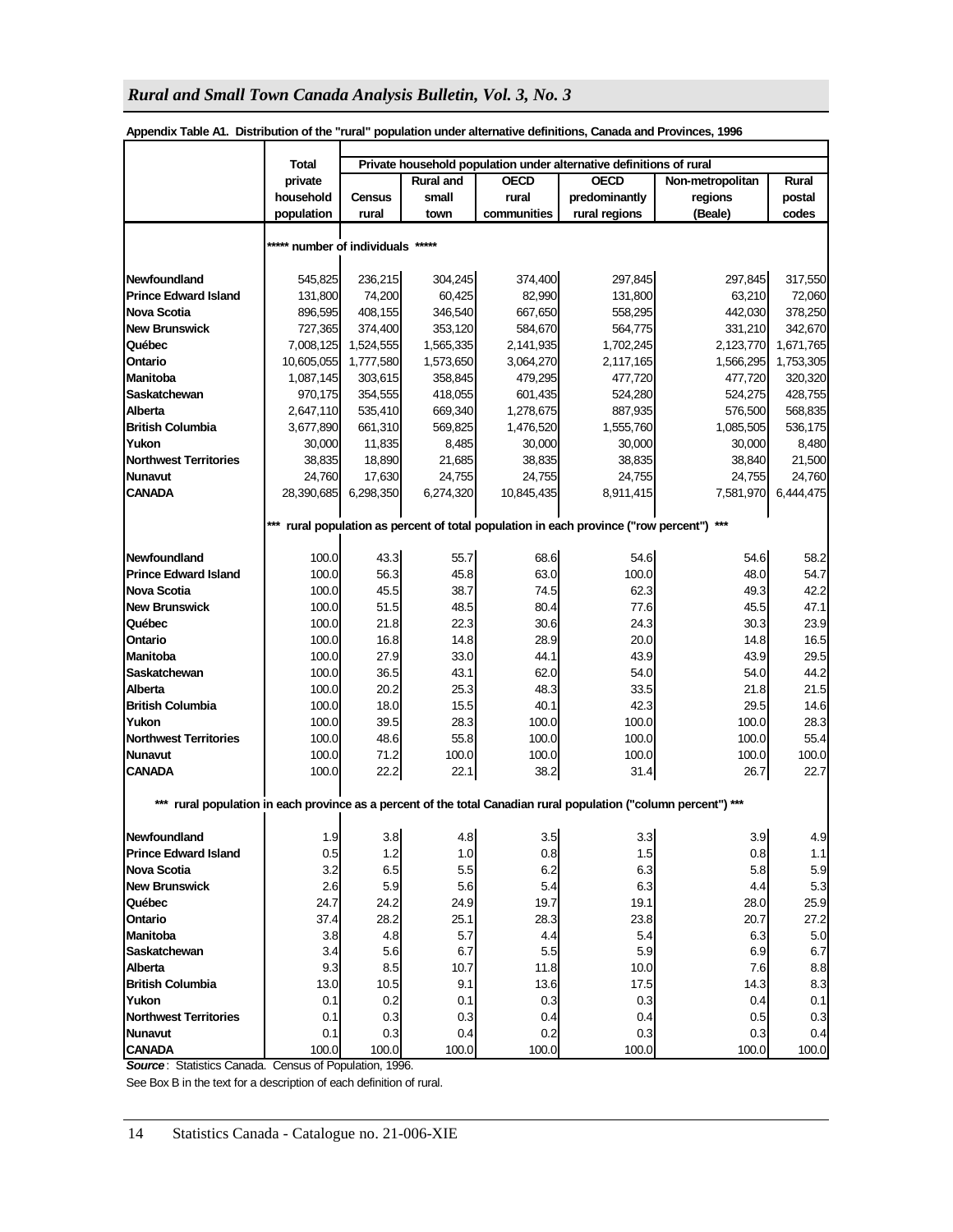| <b>List of indicators</b>                                                                                   | <b>Census</b><br>"Rural<br>Areas" | "Rural and<br><b>Small Town"</b> | <b>OECD "Rural</b><br>Communities" | <b>OECD</b><br>"Predominantly<br><b>Rural Regions"</b> | Non-Metropolitan<br><b>Regions (Beale)</b> | <b>Postal</b><br>Code<br>"Rural" | Canada<br>Total |
|-------------------------------------------------------------------------------------------------------------|-----------------------------------|----------------------------------|------------------------------------|--------------------------------------------------------|--------------------------------------------|----------------------------------|-----------------|
| Private household population                                                                                | 6,298,350                         | 6,274,320                        | 10,845,435                         | 8,911,415                                              | 7,581,970                                  | 6,444,475                        | 28,390,685      |
| Percent male                                                                                                | 51.1                              | 50.4                             | 50.1                               | 50.0                                                   | 50.1                                       | 50.6                             | 49.2            |
| Percent female                                                                                              | 48.9                              | 49.6                             | 49.9                               | 50.0                                                   | 49.9                                       | 49.4                             | 50.8            |
| Total "rural population" as a percent of Canada total                                                       | 22.2                              | 22.1                             | 38.2                               | 31.4                                                   | 26.7                                       | 22.7                             |                 |
| Employment rate, ages 25-54 (percent)                                                                       | 74.9                              | 73.7                             | 75.7                               | 74.8                                                   | 74.2                                       | 73.9                             | 76.7            |
| Average income of economic families (dollars)                                                               | 50,424                            | 47,002                           | 50,889                             | 48,879                                                 | 47,989                                     | 48,130                           | 55,986          |
| Incidence of low income (percent)                                                                           | 13.1                              | 15.7                             | 15.1                               | 16.3                                                   | 16.5                                       | 15.1                             | 19.7            |
| Old age dependency ratio (population 65+ years of age as<br>percent of population 15 to 64 years of age)    | 16.2                              | 19.3                             | 17.8                               | 18.8                                                   | 18.7                                       | 18.2                             | 16.9            |
| Child dependency ratio (population under 15 years of age as<br>percent of population 15 to 64 years of age) | 34.4                              | 34.4                             | 34.0                               | 33.7                                                   | 33.5                                       | 34.6                             | 30.6            |
| Place of work of employed persons, ages 25-54                                                               |                                   |                                  |                                    |                                                        |                                            |                                  |                 |
| percent working at home                                                                                     | 14.8                              | 13.4                             | 10.6                               | 10.5                                                   | 10.8                                       | 13.2                             | 7.4             |
| percent residing and working in a different CSD                                                             | 56.2                              | 45.4                             | 45.5                               | 39.6                                                   | 40.7                                       | 50.8                             | 43.9            |
| percent residing and working in a different CD                                                              | 18.7                              | 15.5                             | 15.1                               | 15.2                                                   | 15.4                                       | 18.5                             | 16.8            |
| Percent of persons, ages 25-54, with some post-secondary<br>education                                       | 52.8                              | 51.1                             | 55.2                               | 54.4                                                   | 52.6                                       | 51.8                             | 61.8            |
| Percent of experienced labour force in manufacturing<br>industries                                          | 13.7                              | 14.3                             | 13.7                               | 13.3                                                   | 14.3                                       | 14.1                             | 14.3            |

 $\overline{\mathbf{c}}$ *Source* : Statistics Canada. Census of Population, 1996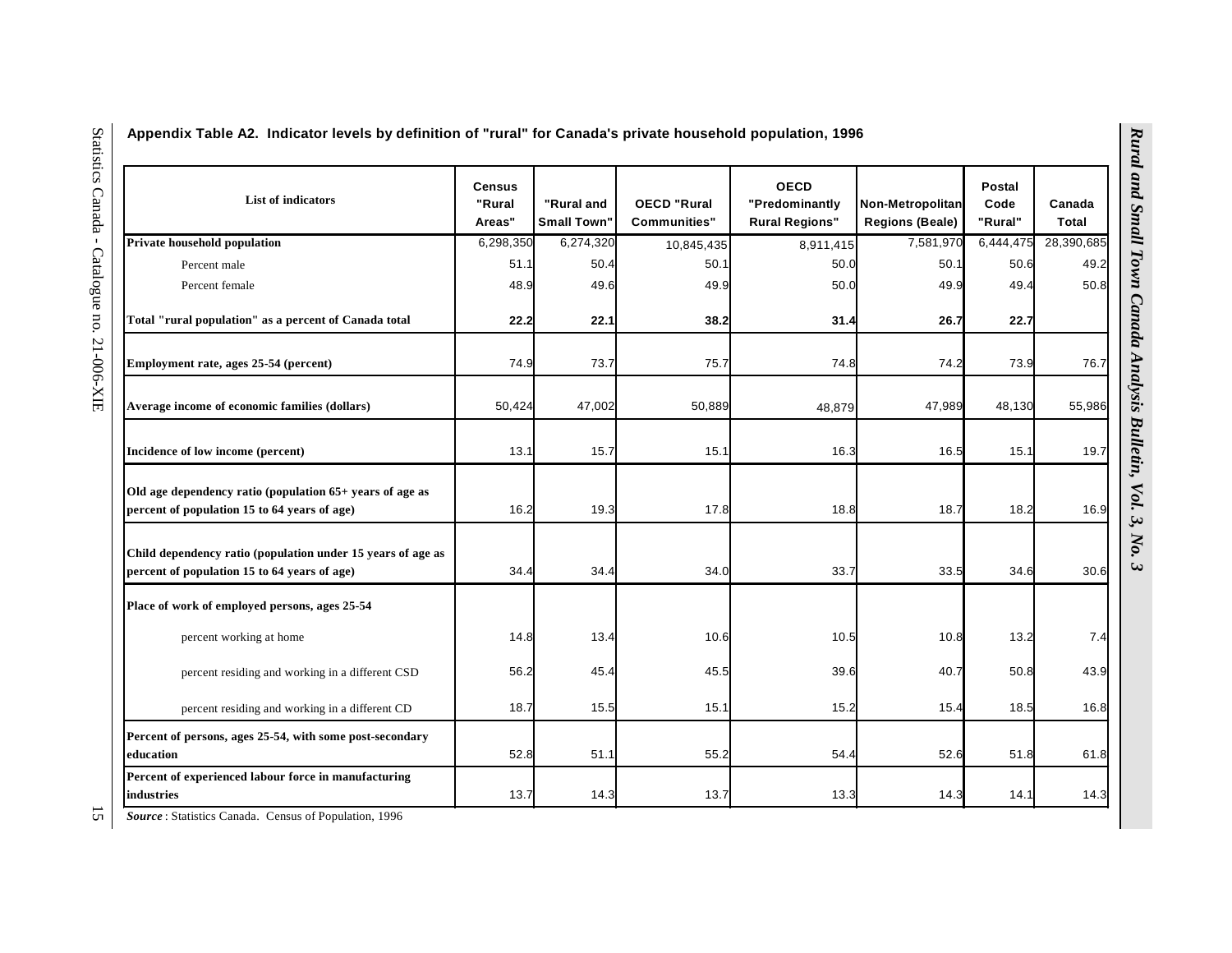| Appendix Table A3. Distribution of total population by the proposed "Statistical Area Classification", 1996 |                                          |                     |
|-------------------------------------------------------------------------------------------------------------|------------------------------------------|---------------------|
| <b>Statistical Area Classification</b>                                                                      | <b>Total population</b><br>(1996 Census) | Percent of<br>total |
| <b>Census Metropolitan Areas (CMAs)</b><br><b>Census Agglomerations</b>                                     | 17,864,646<br>4,585,209                  | 61.9<br>15.9        |
| "Rural and small town" (subtotal)                                                                           | 6,396,906                                | 22.2                |
| Strong Metropolitan Influenced Zone (Strong MIZ)                                                            | 1,564,700                                | 5.4                 |
| Moderate Metropolitan Influenced Zone (Moderate MIZ)                                                        | 2,365,175                                | 8.2                 |
| Weak Metropolitan Influenced Zone (Weak MIZ)                                                                | 2,078,342                                | 7.2                 |
| No Metropolitan Influenced Zone (No MIZ)                                                                    | 332,604                                  | 1.2                 |
| Territories (Note: this excludes the CAs of Whitehorse and Yellowknife)                                     | 56,085                                   | 0.2                 |
| Canada total                                                                                                | 28,846,761                               | 100.0               |
| <b>Source:</b> Statistics Canada. Customs tabulations, Geography Division, 2001                             |                                          |                     |

*Rural and Small Town Canada Analysis Bulletin, Vol. 3, No. 3* 

# **Rural and Small Town Canada Analysis Bulletins (Cat. No. 21-006-XIE)**

#### **Volume 1**

- **No. 1: Rural and Small Town Population is Growing in the 1990s**  Robert Mendelson and Ray D. Bollman
- **No. 2: Employment Patterns in the Non-Metro Workforce**  Robert Mendelson
- **No. 3: The Composition of Business Establishments in Smaller and Larger Communities in Canada**  Robert Mendelson
- **No. 4: Rural and Urban Household Expenditure Patterns for 1996**  Jeff Marshall and Ray D. Bollman
- **No. 5: How Far to the Nearest Physician?**  Edward Ng, Russell Wilkins, Jason Pole and Owen B. Adams
- **No. 6: Factors Associated with Local Economic Growth**  Ray D. Bollman
- **No. 7: Computer Use and Internet Use by Members of Rural Households**  Margaret Thompson-James
- **No. 8: Geographical Patterns of Socio-Economic Well-Being of First Nations Communities**  Robin P. Armstrong